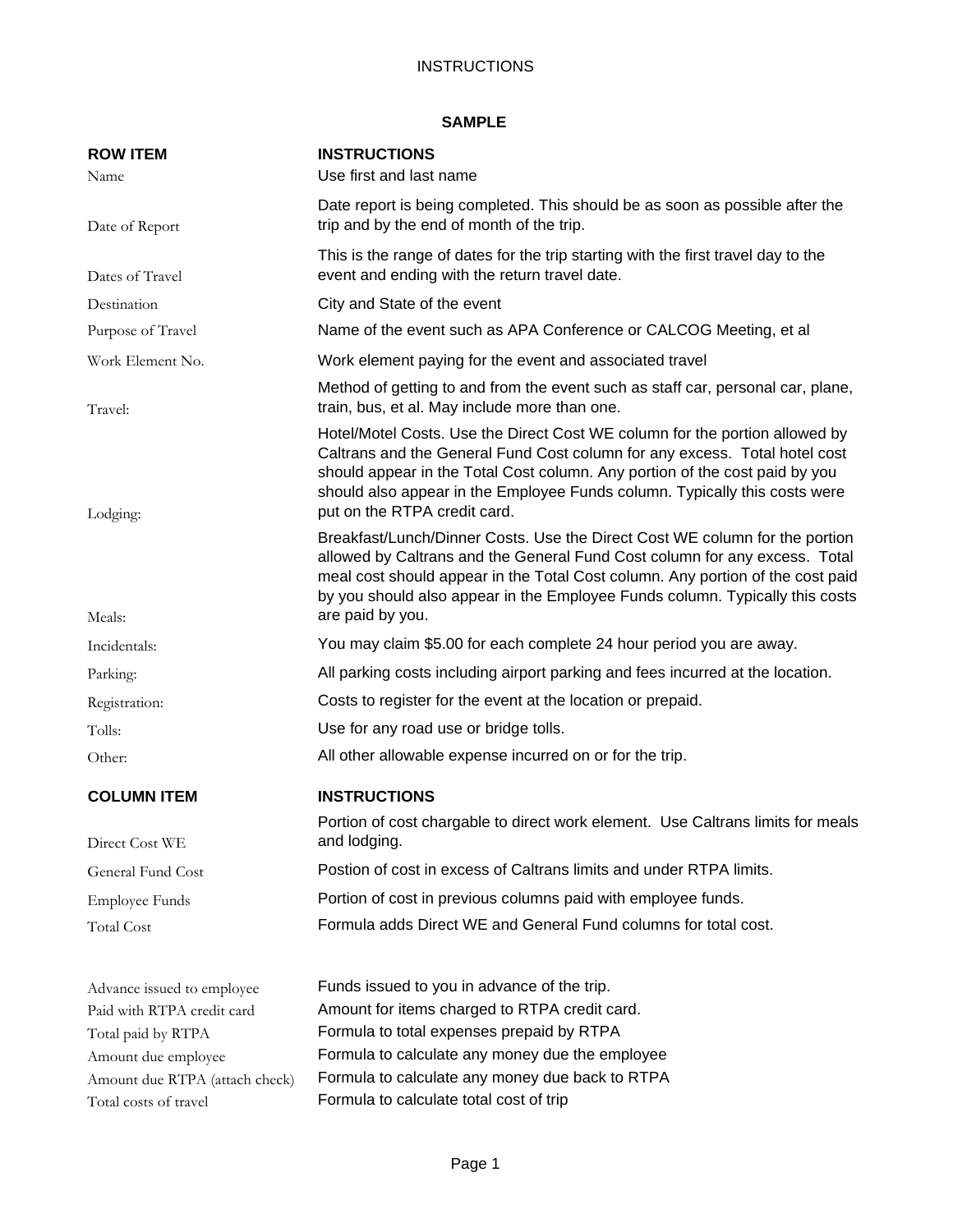Mileage Tab Tab to assist in calculating costs associated with using own vehicle.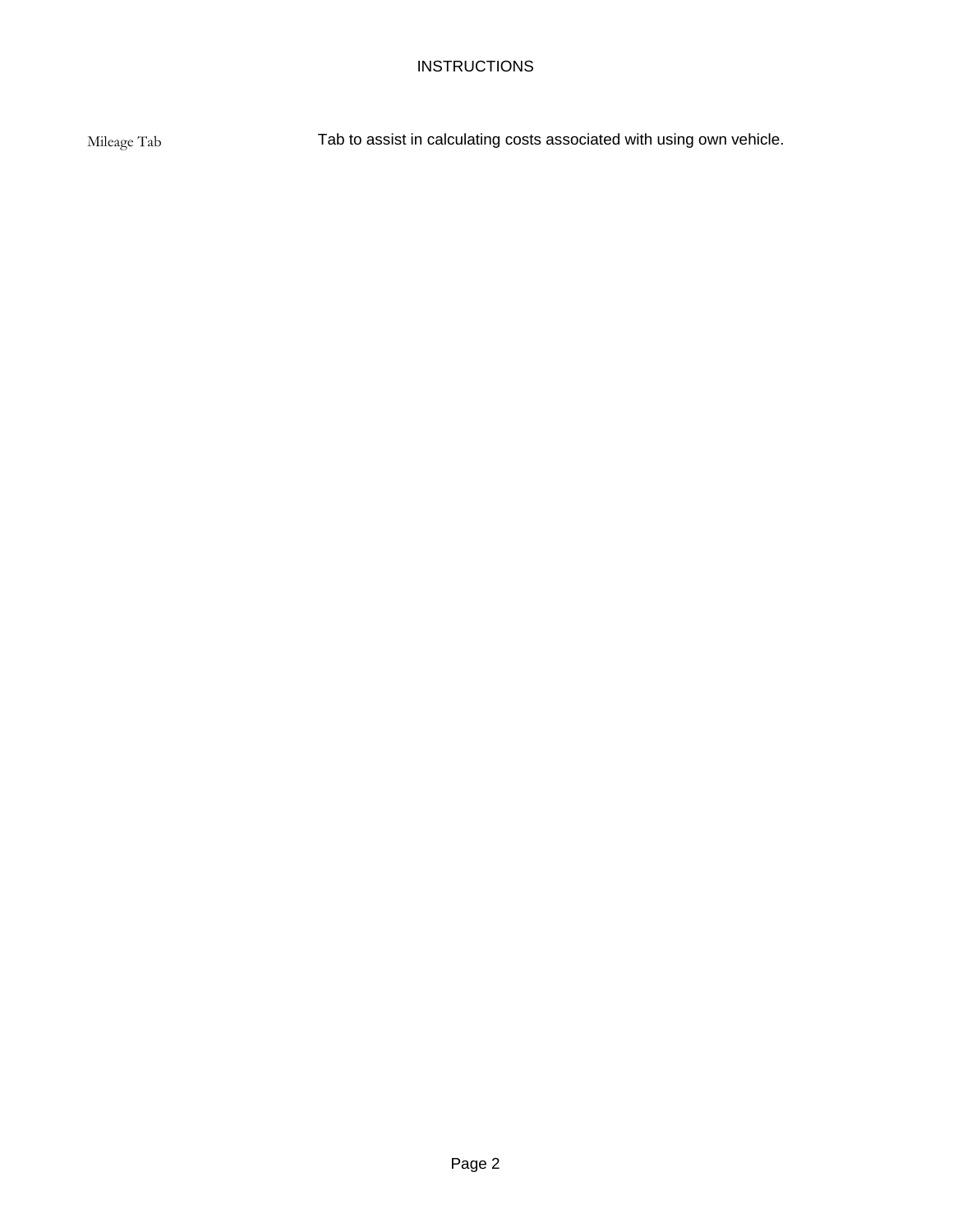## RTPA **SAMPLE Overnight Travel Expense Report**

| Name              | Date of Report |
|-------------------|----------------|
| Dates of Travel   | Destination    |
| Purpose of Travel |                |

#### **COSTS INCURRED: PLEASE ATTACH ALL RECEIPTS**

For expenses exceeding State of CA meals/lodging reimbursement (below) charge excess amount to the General Fund column. http://www.calhr.ca.gov/employees/Pages/travel-reimbursements.aspx

| Work Element No.              |                                    |      |        |             | Direct Cost              | General Fund                   |               | Employee                 |      | Total                    |
|-------------------------------|------------------------------------|------|--------|-------------|--------------------------|--------------------------------|---------------|--------------------------|------|--------------------------|
|                               |                                    |      |        |             | W.E.                     | Cost                           |               | Funds                    |      | Cost                     |
| Travel:                       | (Details Here)                     |      |        | \$          | ÷,                       | \$<br>$\sim$                   | \$            | $\overline{\phantom{a}}$ | \$   |                          |
| Lodging:                      | (Details Here)                     |      |        | \$          | $\overline{\phantom{a}}$ | \$<br>$\overline{\phantom{a}}$ | \$            | $\overline{\phantom{a}}$ | \$   | $\overline{\phantom{a}}$ |
| Meals:                        | (Details Here)                     |      |        | \$          | $\overline{a}$           | \$<br>$\overline{\phantom{a}}$ | \$            | $\bar{ }$                | \$   | $\overline{\phantom{a}}$ |
| Other Expenses:               |                                    |      |        | \$          | $\overline{\phantom{m}}$ | \$<br>$\overline{\phantom{a}}$ | \$            | $\overline{a}$           | \$   | $\overline{\phantom{a}}$ |
| Incidentals:                  | (\$5.00 per 24 hour period)        |      |        | $\mathbb S$ | ÷                        | \$<br>÷,                       | \$            |                          | \$   | ٠                        |
| Parking:                      | (Details Here)                     |      |        | $\mathbb S$ |                          | \$                             | \$            |                          | \$   |                          |
|                               | Registration: (Details Here)       |      |        | \$          |                          | \$                             | \$            |                          | $\,$ |                          |
| Tolls:                        | (Details Here)                     |      |        | \$          |                          | \$                             | \$            |                          | \$   |                          |
| Other:                        | (Details Here)                     |      |        | \$          |                          | \$                             | \$            |                          | \$   |                          |
|                               |                                    |      | Totals | S           | $\overline{\phantom{0}}$ | \$<br>$\overline{\phantom{a}}$ | \$            | $\bar{ }$                | \$   | $\overline{\phantom{a}}$ |
|                               | Advance issued to employee         | Date |        | Check#      |                          |                                | \$            |                          |      |                          |
|                               | Paid with RTPA credit card         |      |        |             |                          |                                | \$            |                          |      |                          |
|                               | Total paid by RTPA                 |      |        |             |                          |                                | ${\mathbb S}$ |                          |      |                          |
| Amount due employee<br>$-Or-$ |                                    |      |        |             |                          |                                | S             |                          |      | Should equal<br>Cell I33 |
|                               | Amount due RTPA (attach check)     |      |        |             |                          |                                | $\mathbb{S}$  |                          |      |                          |
| Total costs of travel         |                                    | \$   |        |             |                          |                                |               |                          |      |                          |
| Employee Signature            |                                    |      |        |             |                          |                                |               |                          |      |                          |
| Supervisor Approval           |                                    |      |        |             |                          |                                |               |                          |      |                          |
|                               | <b>Executive Director Approval</b> |      |        |             |                          |                                |               |                          |      |                          |
| <b>Finance Review</b>         |                                    |      |        |             |                          |                                |               |                          |      |                          |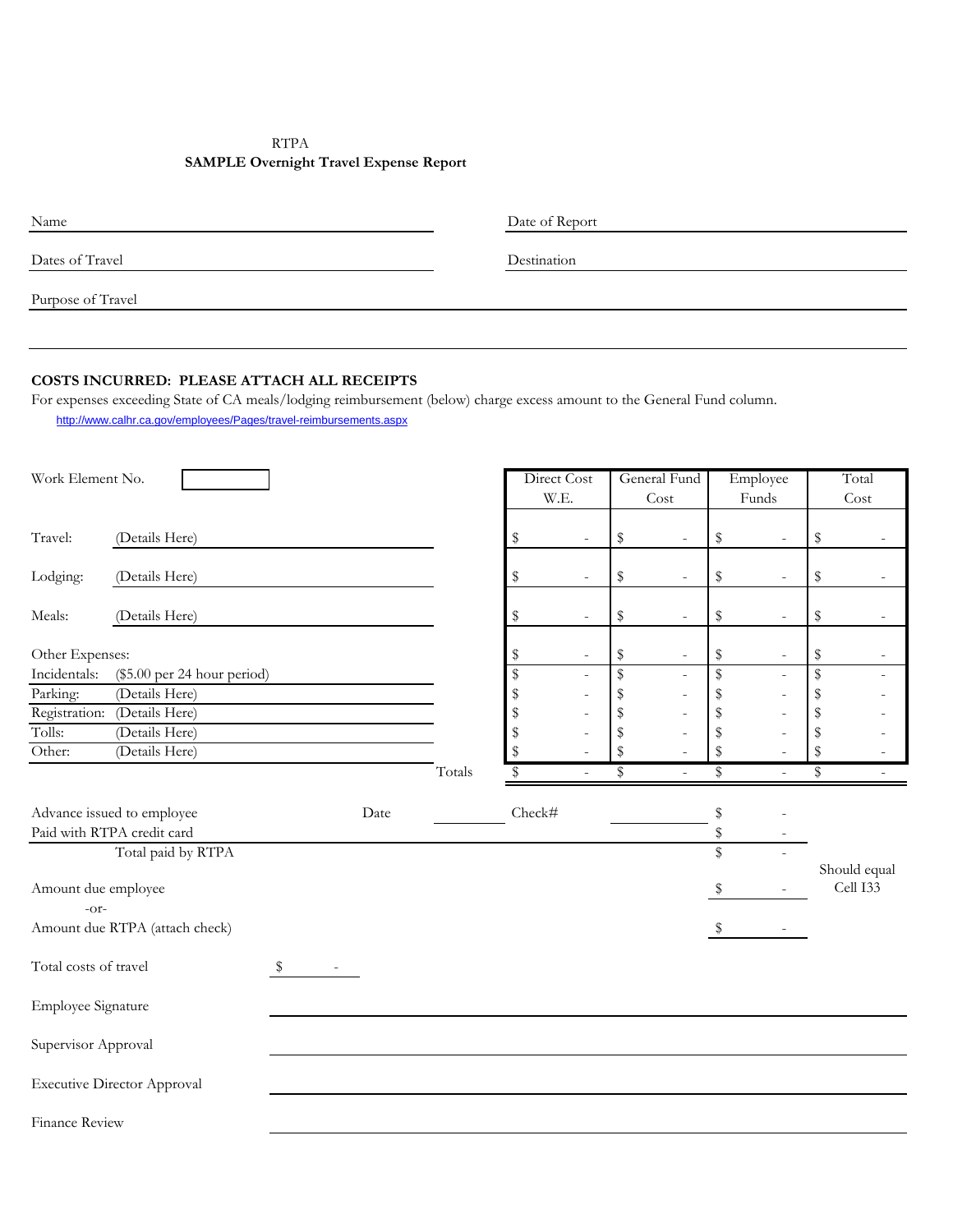#### **SAMPLE ITEMIZATION OF MILEAGE CLAIMED FOR REIMBURSEMENT**

|             |                                               | <b>TRAVEL</b> |           |                                       |     |       |         |        |  |  |
|-------------|-----------------------------------------------|---------------|-----------|---------------------------------------|-----|-------|---------|--------|--|--|
| <b>DATE</b> | <b>FROM</b>                                   | TO            | <b>TO</b> | <b>PURPOSE</b>                        | WE# | Miles | Rate    | Amount |  |  |
|             | Trips When Staff Vehicle <b>NOT</b> Available |               |           |                                       |     |       |         |        |  |  |
|             |                                               |               |           |                                       |     | ΩI    | \$0.575 | \$0.00 |  |  |
|             |                                               |               |           |                                       |     |       | \$0.575 | \$0.00 |  |  |
|             |                                               |               |           |                                       |     |       | \$0.575 | \$0.00 |  |  |
|             |                                               |               |           |                                       |     |       | \$0.575 | \$0.00 |  |  |
|             |                                               |               |           |                                       |     |       | \$0.575 | \$0.00 |  |  |
|             |                                               |               |           | <b>Total</b>                          |     |       |         | \$0.00 |  |  |
|             |                                               |               |           | Trips When Staff Vehicle IS Available |     |       |         |        |  |  |
|             |                                               |               |           |                                       |     | ΩI    | \$0.15  | \$0.00 |  |  |
|             |                                               |               |           |                                       |     |       | \$0.15  | \$0.00 |  |  |
|             |                                               |               |           |                                       |     |       | \$0.15  | \$0.00 |  |  |
|             |                                               |               |           |                                       |     |       | \$0.15  | \$0.00 |  |  |
|             |                                               |               |           |                                       |     |       | \$0.15  | \$0.00 |  |  |
|             |                                               |               |           |                                       |     |       | \$0.15  | \$0.00 |  |  |
|             |                                               |               |           | <b>Total</b>                          |     |       |         | \$0.00 |  |  |

TOTAL MILES TRAVELED 0

\* IRS increased mileage rate effective 01/01/2015 **And State and State and State and State and State and State State and State and State and State and State and State and State and State and State and State and State and S** 

Total when Staff Vehicle is available  $$0.15$  \$0.00

MILEAGE REIMBURSEMENT TOT\_\$ -